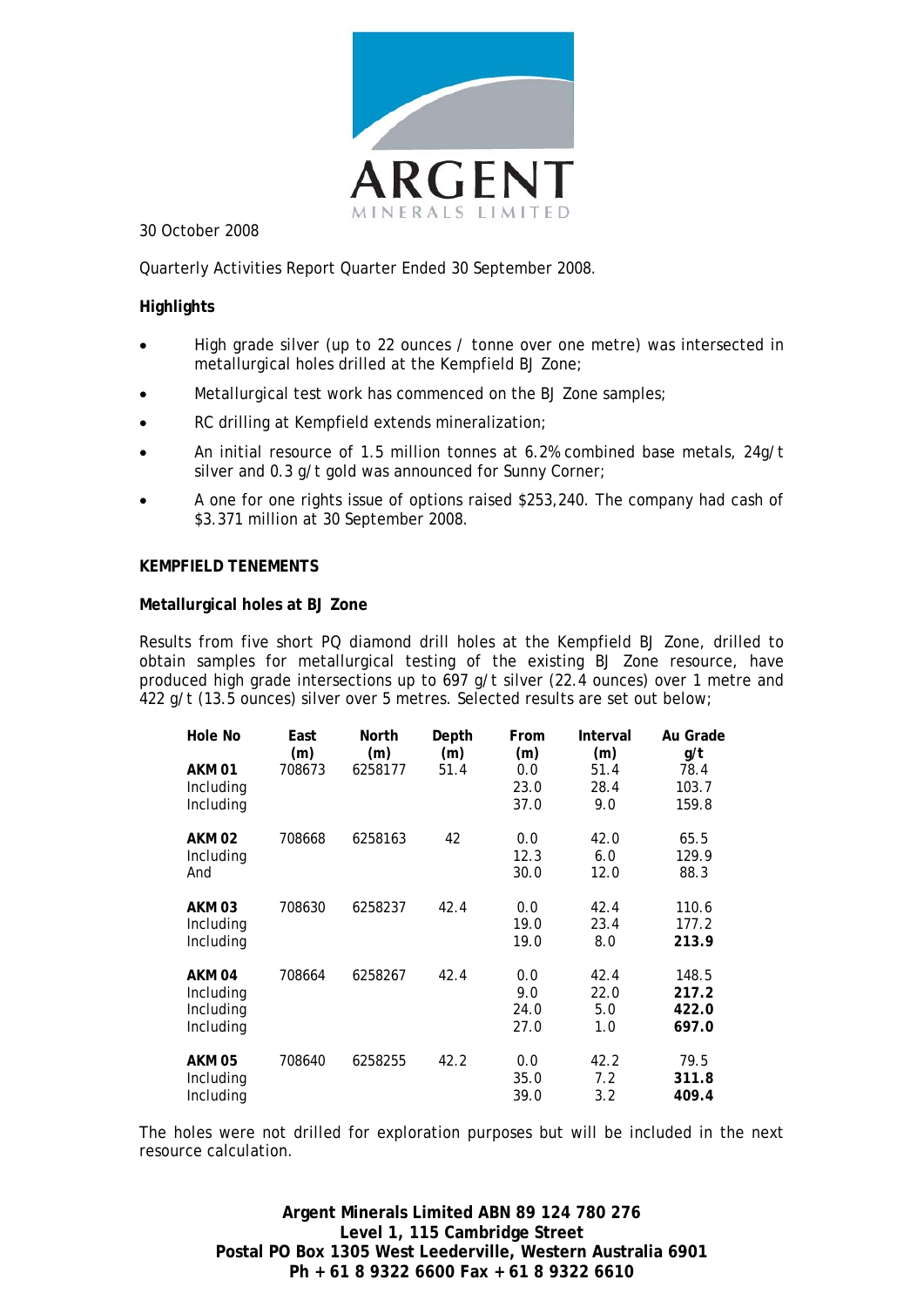

Although not directly comparable to nearby holes, which were inclined RC holes and in some instances off section, results from all the vertical PQ metallurgical holes appear to be at least as good as, and in the case of hole AKM04, significantly better than those earlier holes.

All the PQ holes encountered high grade zones ranging from 19.4 m  $\omega$  124 g/t Ag in hole AKM01 to 5m @ 422.3g/t Ag (i.e. >13 ounces/t) in hole AKM05. In addition, they all ended in mineralization ranging from 54.9 g/t in hole AKM04 to 426g/t in hole AKM05.

Half cores have been sent to Metcon's laboratory in Sydney and results should become available over the next month.

#### **RC Drilling at McCarron, Mather and BJ Zones**

A second program of RC drilling was undertaken at the McCarron, Mather and BJ Zones. It comprised 12 RC holes for a total of 2,052 metres and targeted strike and depth extensions of currently delineated resources.

Results for the BJ Zone are expected over the next few weeks and results for the seven McCarron / Mather Zone holes are set out below.

|                           |             |              |              |      |          |           | Grade     |                   |            |  |
|---------------------------|-------------|--------------|--------------|------|----------|-----------|-----------|-------------------|------------|--|
| <b>Hole No</b>            | East<br>(m) | North<br>(m) | Depth<br>(m) | From | Interval | Au<br>g/t | Ag<br>g/t | <b>Pb</b><br>$\%$ | Zn<br>$\%$ |  |
| <b>McCarron East Zone</b> |             |              |              |      |          |           |           |                   |            |  |
| AKRC10                    | 708038      | 6257746      | 172          | 90   | 10       | 0.19      | 58.6      | 2.0               | 2.8        |  |
| AKRC11                    | 708050      | 6257713      | 100          | 48   | 16       | 0.21      | 74.4      | 2.5               | 3.3        |  |
| AKRC12                    | 708065      | 6257788      | 200          | 104  | 88       | 0.18      | 23.8      | 1.0               | 1.5        |  |
| Including                 |             |              |              | 116  | 12       | 0.13      | 35.2      | 1.6               | 1.9        |  |
| And                       |             |              |              | 146  | 46       | 0.21      | 27.2      | 0.9               | 2.1        |  |
| Including                 |             |              |              | 156  | 8        | 0.20      | 43.0      | 1.6               | 4.0        |  |
| And including             |             |              |              | 180  | 12       | 0.19      | 39.9      | 1.2               | 2.4        |  |
| <b>McCarron West Zone</b> |             |              |              |      |          |           |           |                   |            |  |
| AKRC13                    | 708060      | 6257875      | 140          | 10   | 4        | 0.23      | 64.0      | 1.8               | 0.3        |  |
| And                       |             |              |              | 38   | 4        | 0.11      | 40.8      | 1.5               | 1.0        |  |
| And                       |             |              |              | 56   | 4        | 0.34      | 70.5      | 0.8               | 3.3        |  |
| And                       |             |              |              | 68   | 22       | 0.12      | 71.1      | 3.0               | 2.9        |  |
| Including                 |             |              |              | 80   | 10       | 0.20      | 128.4     | 5.7               | 5.0        |  |
| And                       |             |              |              | 124  | 6        | 0.55      | 24.8      | 0.9               | 1.4        |  |
| AKRC14                    | 708026      | 6257910      | 172          | 50   | 6        | 0.23      | 39.4      | 1.3               | 3.2        |  |
| And                       |             |              |              | 100  | 22       | 0.12      | 18.5      | 0.6               | 1.6        |  |
| Mather Zone               |             |              |              |      |          |           |           |                   |            |  |
| AKRC15                    | 707999      | 6257981      | 252          | 84   | 6        | 0.20      | 18.9      | 0.4               | 1.8        |  |
| And                       |             |              |              | 94   | 12       | 0.16      | 19.9      | 0.4               | 1.7        |  |
| And                       |             |              |              | 232  | 4        | 2.10      | 4.0       |                   |            |  |
| AKRC16                    | 708142      | 6257999      | 80           | 14   | 6        | 0.23      | 43.2      | 1.3               | 1.3        |  |
| And                       |             |              |              | 68   | 10       | 0.24      | 18.4      | 0.8               | 1.5        |  |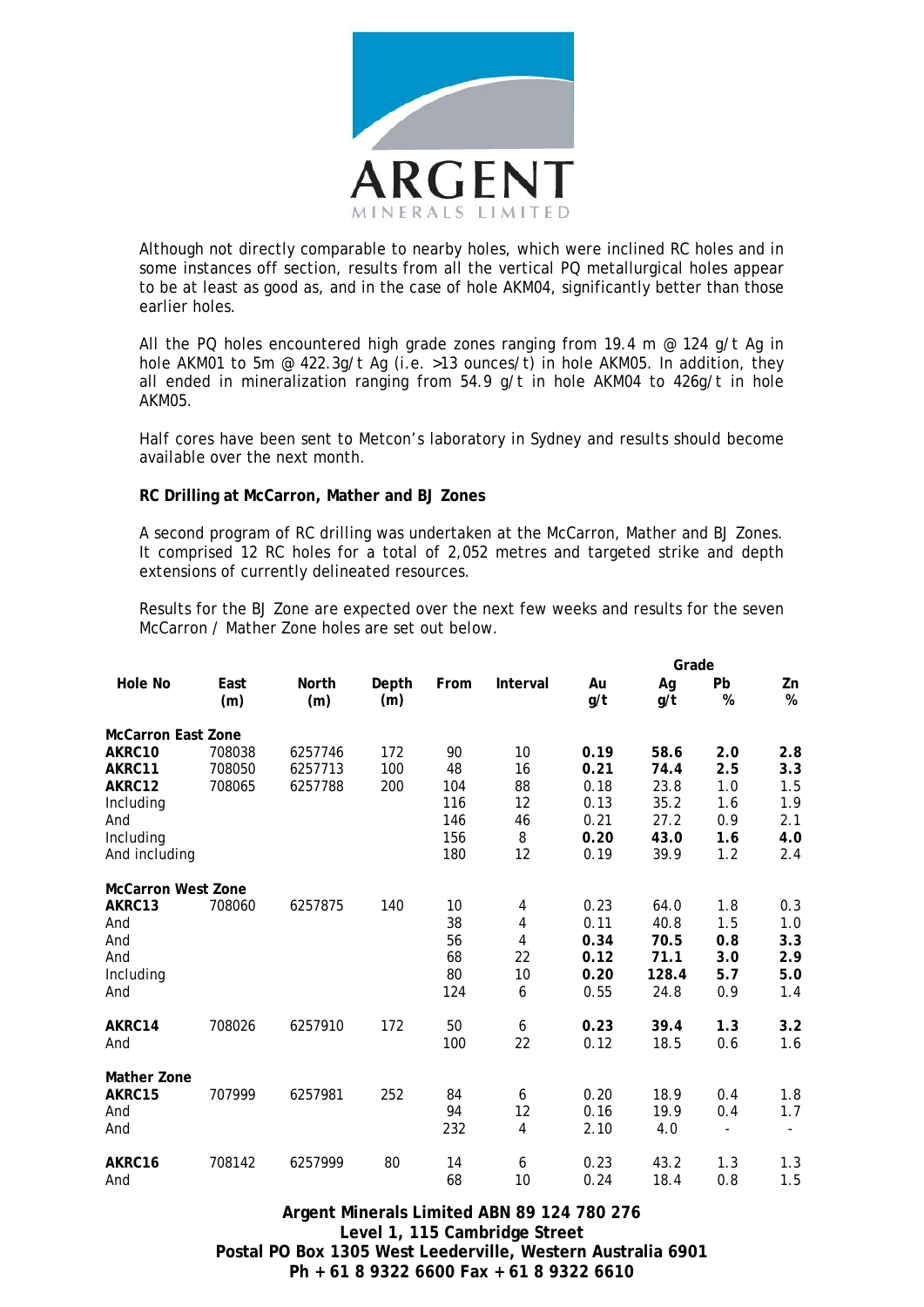

#### **McCarron East Zone**

Hole AKRC10, which was drilled 30 metres to the west of hole AKRC03 (84 metres @ 59 g/t Ag and 4.0% combined lead / zinc), failed to encounter a similar wide zone of high grade mineralization with the best intersection being 10 metres @ 0.19 g/t Au, 58.6 g/t Ag and 4.8% combined lead / zinc.

A possible explanation is that the mineralization in the upper part of AKRC03 has been faulted off and investigations are underway to determine if this is the case.

Hole AKRC11 was successfully drilled to follow up mineralization (34 metres @ 38.5g/t Ag and 2.2% combined lead / zinc) in hole GKF034. It intersected two well mineralized zones including one of 16 metres @ 74.5 g/t Ag and 5.8% combined lead / zinc.

Hole AKRC12 was also successful in that it intersected over 70 metres of mineralization comparable to that in hole GFK107 (68metres @ 40.6 g/t Ag and 2.2% combined lead / zinc) with the silver grade generally being lower but the lead / zinc greater.

#### **McCarron West Zone**

Hole AKRC13 intersected two possible new lenses, each of 4 metres down hole width in the top part of the hole, and also intersected the targeted extension of previously identified mineralization, including 10 metres @ 0.2 g/t Au, 128.4 g/t Ag and 10.7% combined lead / zinc.

Hole AKRC14 Intersected the extension of mineralization in hole GFK077 at 100 metres down hole and a possible new lens at 50 metres down hole (6 metres at 39.4g/t Ag and 4.5% combined lead /zinc).

#### **Mather Zone**

Hole AKRC15 appeared to intersect an extension to mineralization in a previously drilled Mather Zone hole but at a lower grade and might have intersected McCarron West Zone mineralization, but at a lower grade.

Hole AKRC16 was abandoned at 80 metres due to poor ground but intersected a Mather Zone lens at 14 metres and appeared to be approaching a McCarron West Zone lens (10 metres @ 43.2 g/t Ag and 2.5% combined lead / zinc) when it was abandoned. Consideration will be given to a follow-up hole.

#### **VTEM Anomaly**

A soil sampling programme was undertaken at the southern VTEM anomaly and assay results are expected within the next fortnight.

Argent Minerals Limited may earn a 70% interest in the Kempfield Tenements from Golden Cross Resources Limited by spending \$2.745 million by June 2013.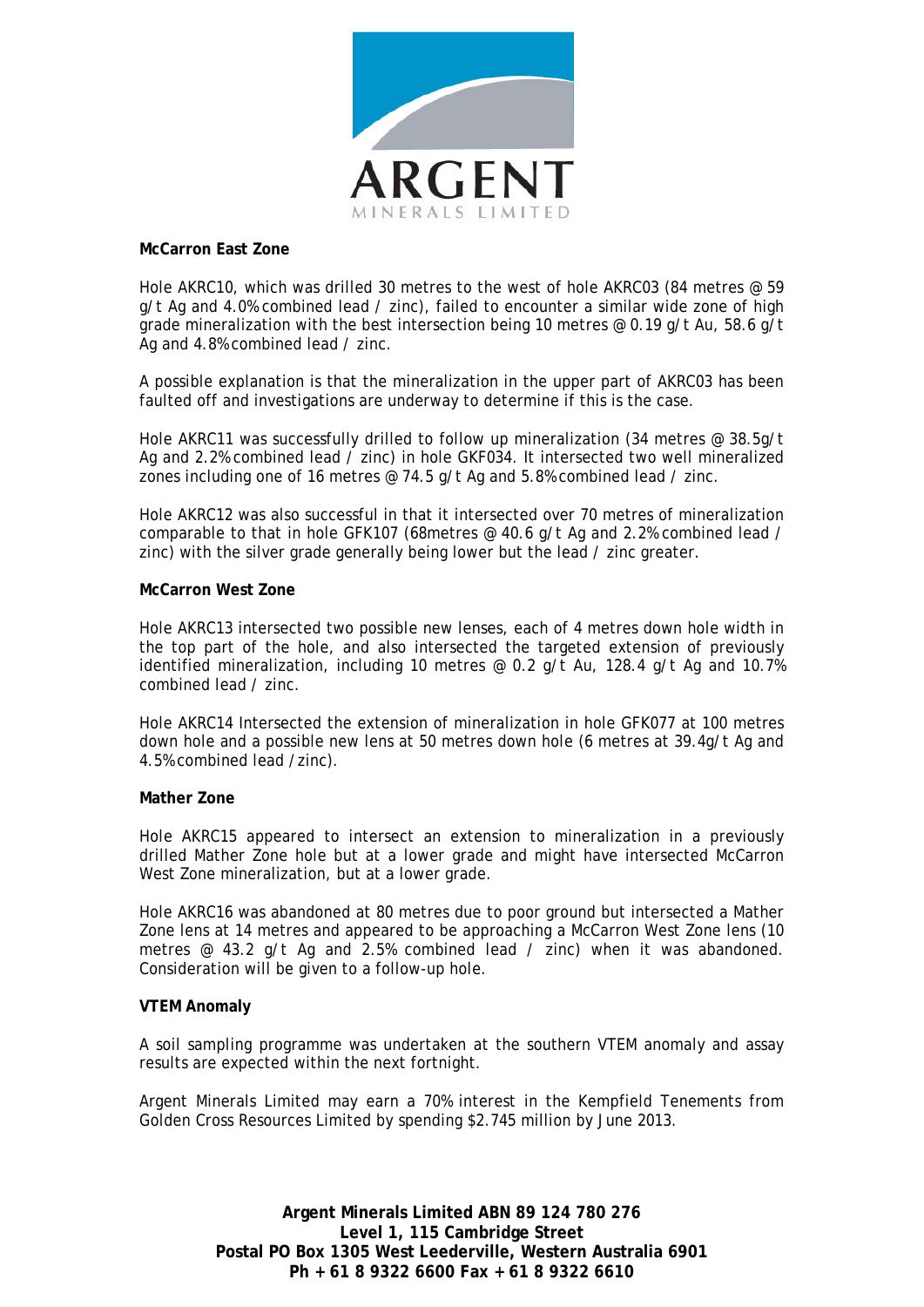

#### **SUNNY CORNER TENEMENTS**

An initial Inferred Resource was announced on 12 August 2008 comprising:

**1.5 million tonnes @ 2.1% lead, 3.7% zinc, 0.4% copper, 0.3 g/t gold and 24 g/t silver containing:** 

- **32,200 tonnes of lead;**
- **55,800 tonnes of zinc;**
- **5,700 tonnes of copper;**
- **12,640 ounces of gold; and**
- **1.2 million ounces of silver.**

The Volcanogenic Massive Sulphide (VMS) style resource lies below and adjacent to the old high grade Sunny Corner mine. It is approximately 6.5 metres thick, is flat lying and ranges from 12 to 30 metres from the surface making it likely to be amenable to open pit mining.

A programme of 4 diamond core drill holes has begun to obtain samples for metallurgical testing, the results of which should be available by the end of the year.

#### **JORC Classification**

The resource is classified as an Inferred Resource under the JORC code. The work involved in bringing parts of it to Indicated or Measured status will include the diamond drill holes mentioned above. The current Inferred Resource is based on the results of RC drilling only and a conservative estimate of density of 2.8 has been used although typically VMS ore has a density of over 3.0.

#### **CORPORATE**

In keeping with a commitment made in the Prospectus dated 4 January 2008 the Company made a 1 for 1 rights issue of Options to shareholders on the register on 23 July 2008 at an issue price of \$0.01.

A total of 25,324,065 options were subscribed for raising \$253,240.

At 30 September 2008 the company had cash reserves of \$3.371 million

For more information:

[www.argentminerals.com.au](http://www.argentminerals.com.au/)

Kerry McHugh Executive Chairman Argent Minerals Limited Ph: 0404 465 154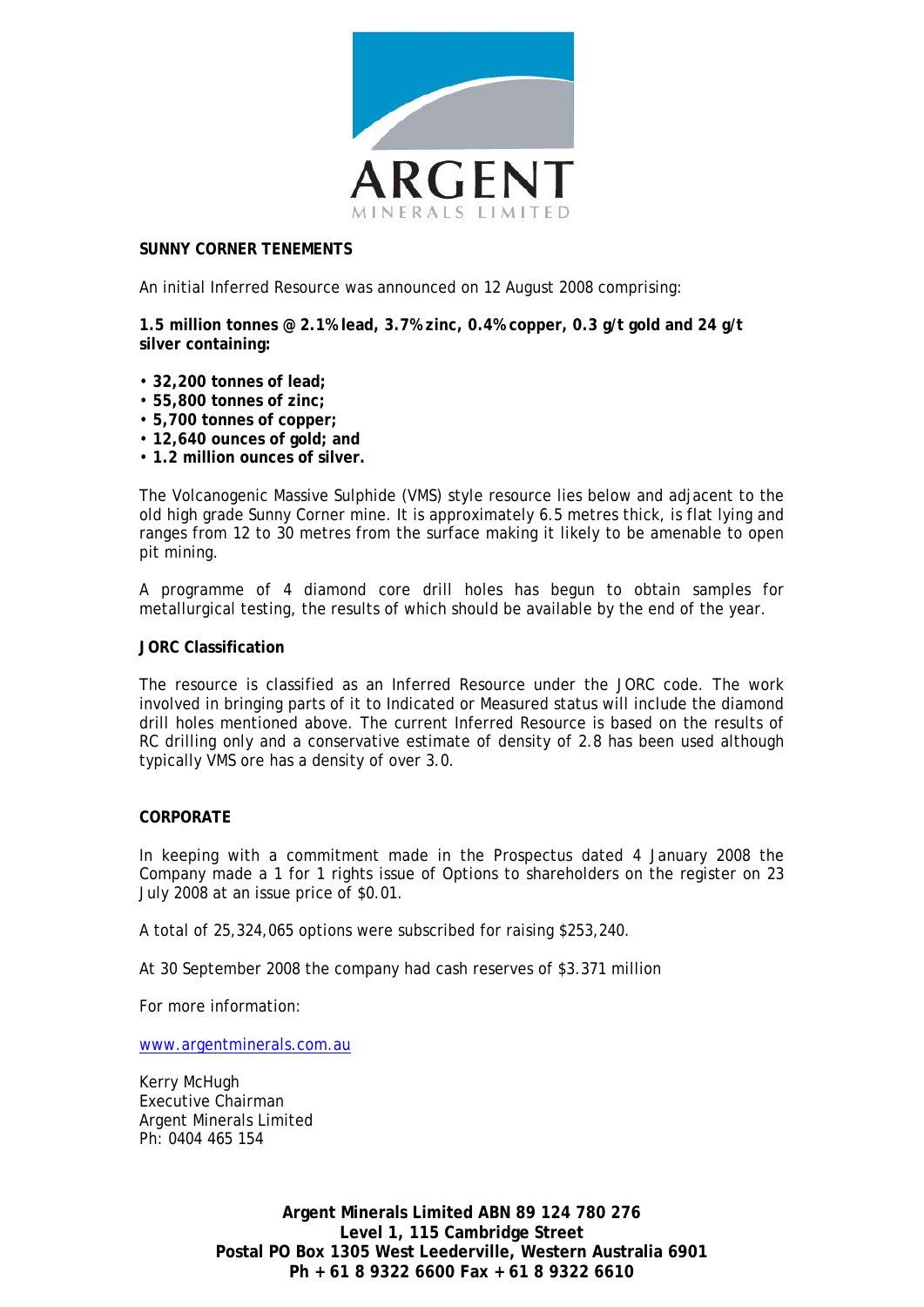

#### **Competent Person Statement**

The information in this report that relates to mineral resources on the Sunny Corner Tenements is based on information compiled by Mr Simon Tear, who is a Member of the Australian Institute of Mining and Metallurgy and a full time employee of Hellman & Schofield Pty Ltd.

The data used to derive the mineral resource estimates was supplied by Argent Minerals and compiled by Dr Vladimir David who is a Member of the Australian Institute of Geoscientists and Registered Professional Geoscientist in Mining, Mineral Exploration and Regional Geology.

Simon Tear and Vladimir David have sufficient experience which is relevant to the style of mineralisation and type of deposit under consideration and to the activity which they are undertaking to qualify as "Competent Persons" as defined in the 2004 Edition of the "Australasian Code for Reporting of Exploration Results, Mineral Resources and Ore Reserves". Mr Tear and Dr David consent to the inclusion in this Report of the information compiled by them in the form and context in which they appear.

The information in this Report that relates to Exploration is based on information compiled by David Timms, who is a member of the Australian Institute of Geoscientists, is a Technical Consultant to Argent, and has sufficient experience relevant to the style of mineralization and type of deposit under consideration and to the activity he is undertaking to qualify as a Competent Person as defined in the 2004 Edition of the "Australasian Code for Reporting of Exploration Results, Mineral Resources and Ore Reserves". Mr Timms consents to the inclusion in the report of the matters based on his information in the form and context in which it appears.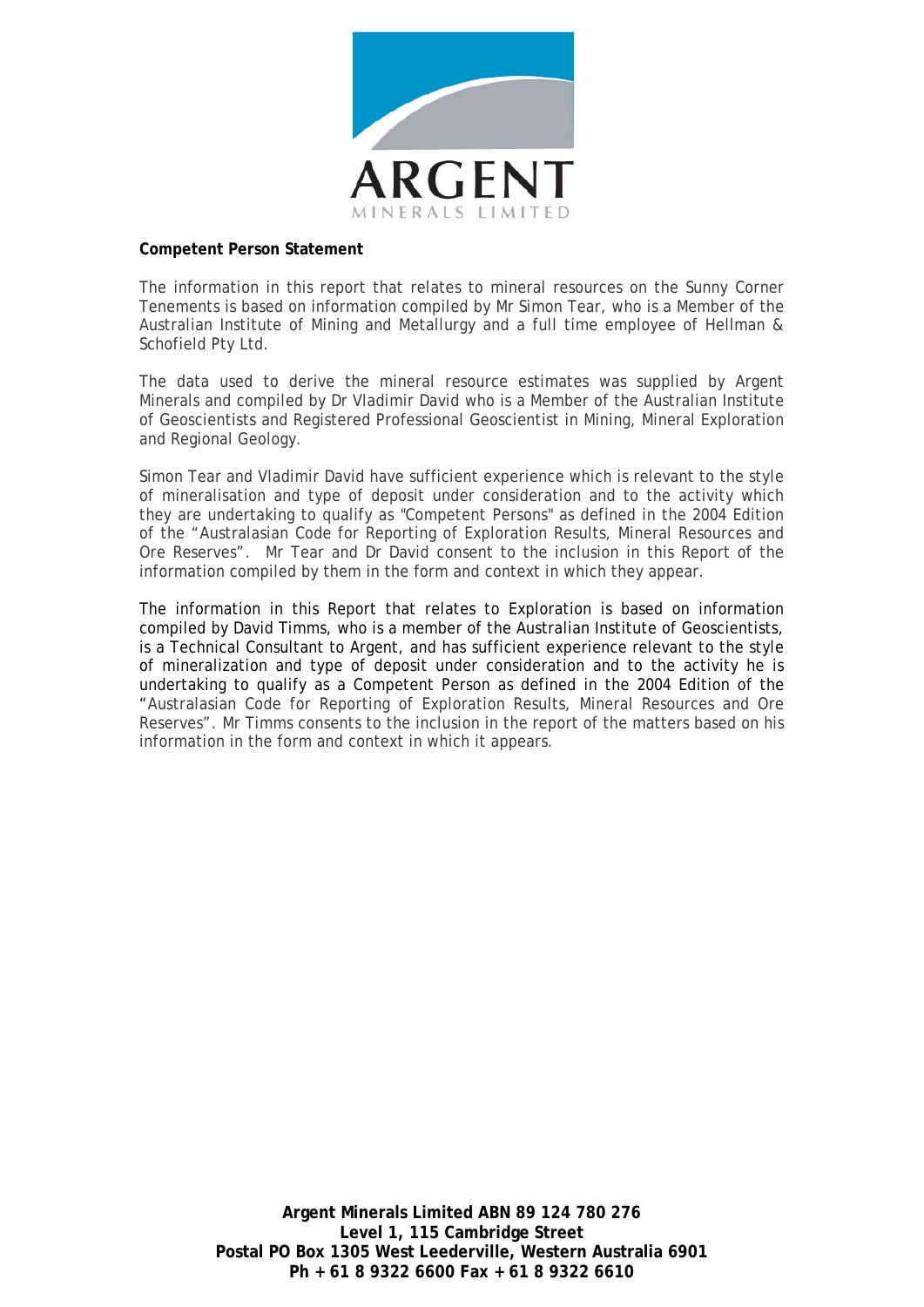# **Appendix 5B**

*Rule 5.3* 

# **Mining exploration entity quarterly report**

Introduced 1/7/96. Origin: Appendix 8. Amended 1/7/97, 1/7/98, 30/9/2001.

Name of entity

#### **ARGENT MINERALS LIMITED**

#### ABN Quarter ended ("current quarter")

**89 124 780 276 30 SEPTEMBER 2008** 

#### **Consolidated statement of cash flows**

|                      | Cash flows related to operating activities                                                                                   | Current quarter<br>\$A '000                                                                                                          | Year to date<br>\$A '000 |               |
|----------------------|------------------------------------------------------------------------------------------------------------------------------|--------------------------------------------------------------------------------------------------------------------------------------|--------------------------|---------------|
| 1.1                  | Receipts from product sales and related debtors                                                                              |                                                                                                                                      |                          |               |
| 1.2                  | Payments for<br>(b) development<br>(c) production<br>(d) administration                                                      | (a) exploration and evaluation                                                                                                       | (325)<br>(92)            | (325)<br>(92) |
| 1.3                  | Dividends received                                                                                                           |                                                                                                                                      |                          |               |
| 1.4                  | Interest and other items of a similar nature received                                                                        |                                                                                                                                      | 62                       | 62            |
| 1.5                  | Interest and other costs of finance paid                                                                                     |                                                                                                                                      |                          |               |
| 1.6                  | Income taxes paid                                                                                                            |                                                                                                                                      |                          |               |
| 1.7                  | Other (provide details if material) – GST                                                                                    |                                                                                                                                      | (8)                      | (8)           |
|                      | <b>Net Operating Cash Flows</b>                                                                                              |                                                                                                                                      | (363)                    | (363)         |
| 1.8<br>1.9           | Cash flows related to investing activities<br>Payment for purchases of:<br>Proceeds from sale of:<br>Loans to other entities | (a)prospects<br>(b) equity investments<br>(c) other fixed assets<br>(a)prospects<br>(b) equity investments<br>(c) other fixed assets |                          |               |
| Laur                 |                                                                                                                              |                                                                                                                                      |                          |               |
| 1.10<br>1.11<br>1.12 | Loans repaid by other entities<br>Other (provide details if material)                                                        |                                                                                                                                      |                          |               |
|                      | Net investing cash flows                                                                                                     |                                                                                                                                      |                          |               |
| 1.13                 | Total operating and investing cash flows (carried<br>forward)                                                                |                                                                                                                                      | (363)                    | (363)         |

<sup>+</sup> See chapter 19 for defined terms.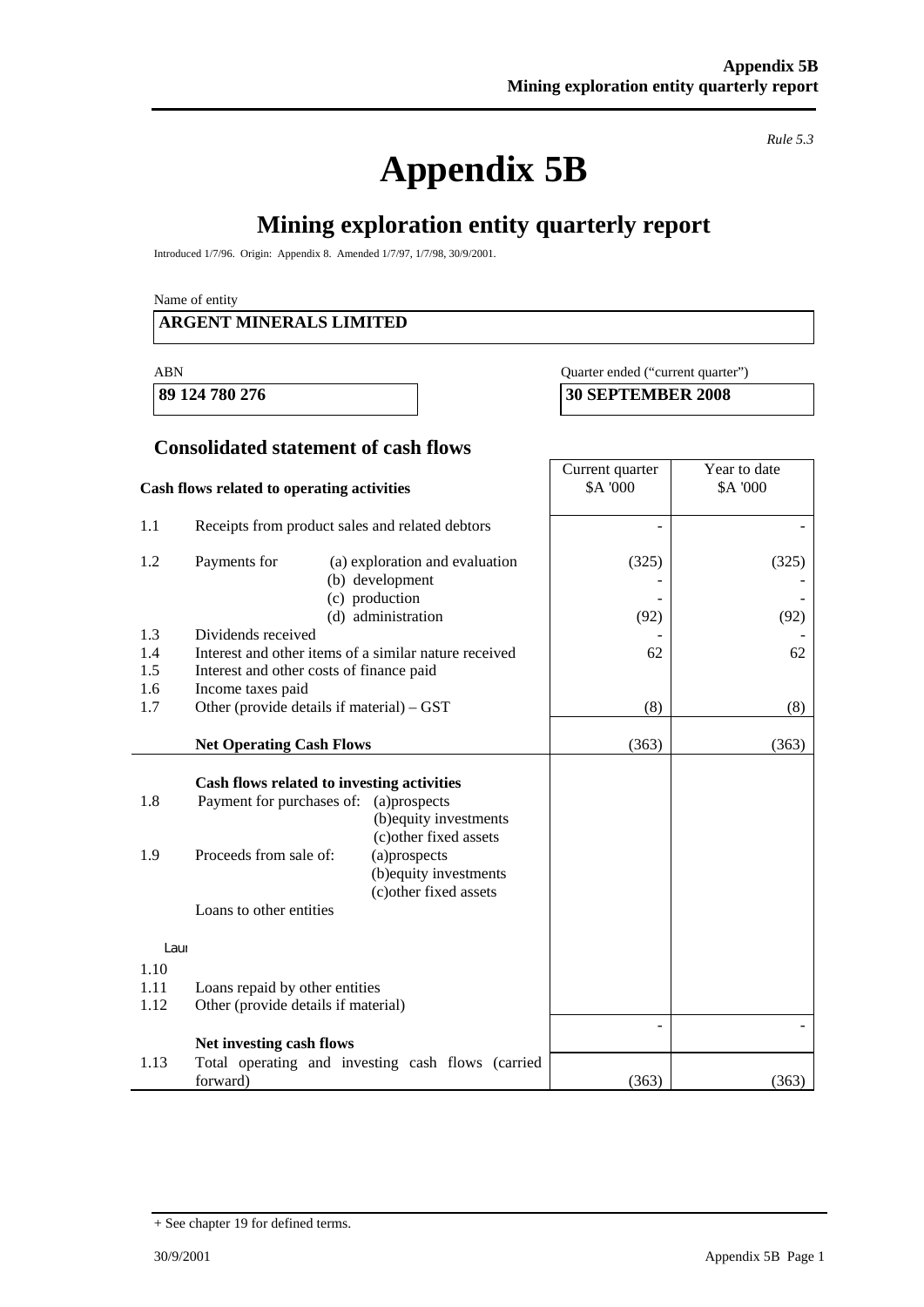| 1.13 | Total operating and investing cash flows      |       |       |
|------|-----------------------------------------------|-------|-------|
|      | (brought forward)                             | (363) | (363) |
|      |                                               |       |       |
|      | Cash flows related to financing activities    |       |       |
| 1.14 | Proceeds from issues of shares, options, etc. | 253   | 253   |
| 1.15 | Proceeds from sale of forfeited shares        |       |       |
| 1.16 | Proceeds from borrowings                      |       |       |
| 1.17 | Repayment of borrowings                       |       |       |
| 1.18 | Dividends paid                                |       |       |
| 1.19 | Other (provide details if material)           | (21)  | (21)  |
|      | Net financing cash flows                      | 232   | 232   |
|      |                                               |       |       |
|      | Net increase (decrease) in cash held          | (131) | (131) |
| 1.20 | Cash at beginning of quarter/year to date     | 3,502 | 3,502 |
| 1.21 | Exchange rate adjustments to item 1.20        |       |       |
| 1.22 | Cash at end of quarter                        | 3,371 | 3,371 |

### **Payments to directors of the entity and associates of the directors Payments to related entities of the entity and associates of the related entities**

|      |                                                                  | Current quarter<br>\$'000 |
|------|------------------------------------------------------------------|---------------------------|
| 1.23 | Aggregate amount of payments to the parties included in item 1.2 |                           |
| 1.24 | Aggregate amount of loans to the parties included in item 1.10   |                           |

1.25 Explanation necessary for an understanding of the transactions

#### **Non-cash financing and investing activities**

2.1 Details of financing and investing transactions which have had a material effect on consolidated assets and liabilities but did not involve cash flows

2.2 Details of outlays made by other entities to establish or increase their share in projects in which the reporting entity has an interest

<sup>+</sup> See chapter 19 for defined terms.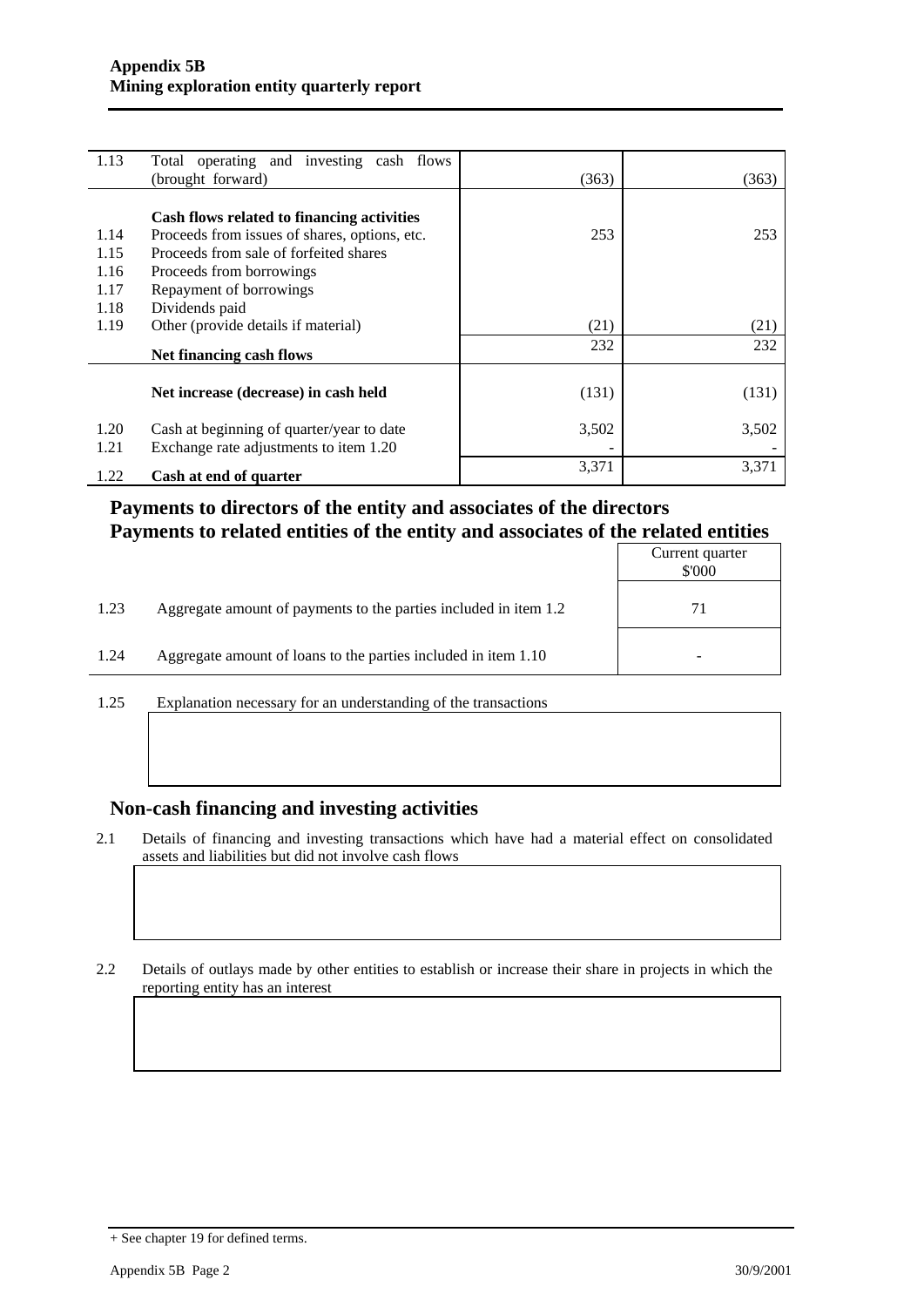#### **Financing facilities available**

*Add notes as necessary for an understanding of the position.* 

|     |                             | Amount available<br>\$A'000 | Amount used<br>A'000 |
|-----|-----------------------------|-----------------------------|----------------------|
| 3.1 | Loan facilities             | <b>NIL</b>                  |                      |
| 3.2 | Credit standby arrangements | <b>NIL</b>                  |                      |

## **Estimated cash outflows for next quarter**

| 4.1 | Exploration and evaluation | \$A'000<br>400 |
|-----|----------------------------|----------------|
| 4.2 | Development                | -              |
|     | <b>Total</b>               | 400            |

# **Reconciliation of cash**

|     | Reconciliation of cash at the end of the quarter (as<br>shown in the consolidated statement of cash flows) to<br>the related items in the accounts is as follows. | Current quarter<br>A'000 | Previous quarter<br>A'000 |
|-----|-------------------------------------------------------------------------------------------------------------------------------------------------------------------|--------------------------|---------------------------|
| 5.1 | Cash on hand and at bank                                                                                                                                          | 15                       | 21                        |
| 5.2 | Deposits at call                                                                                                                                                  | 3,356                    | 3,481                     |
| 5.3 | Bank overdraft                                                                                                                                                    |                          |                           |
| 5.4 | Other (provide details)                                                                                                                                           |                          |                           |
|     | <b>Total: cash at end of quarter</b> (item 1.22)                                                                                                                  | 3,371                    | 3,502                     |

### **Changes in interests in mining tenements**

|     |                                                                        | Tenement reference | Nature of interest<br>(note (2)) | Interest at<br>beginning<br>of quarter | Interest<br>at end of<br>quarter |
|-----|------------------------------------------------------------------------|--------------------|----------------------------------|----------------------------------------|----------------------------------|
| 6.1 | Interests in mining<br>tenements<br>relinquished, reduced<br>or lapsed | Nil                |                                  |                                        |                                  |
| 6.2 | Interests in mining<br>tenements acquired<br>or increased              | Nil                |                                  |                                        |                                  |

<sup>+</sup> See chapter 19 for defined terms.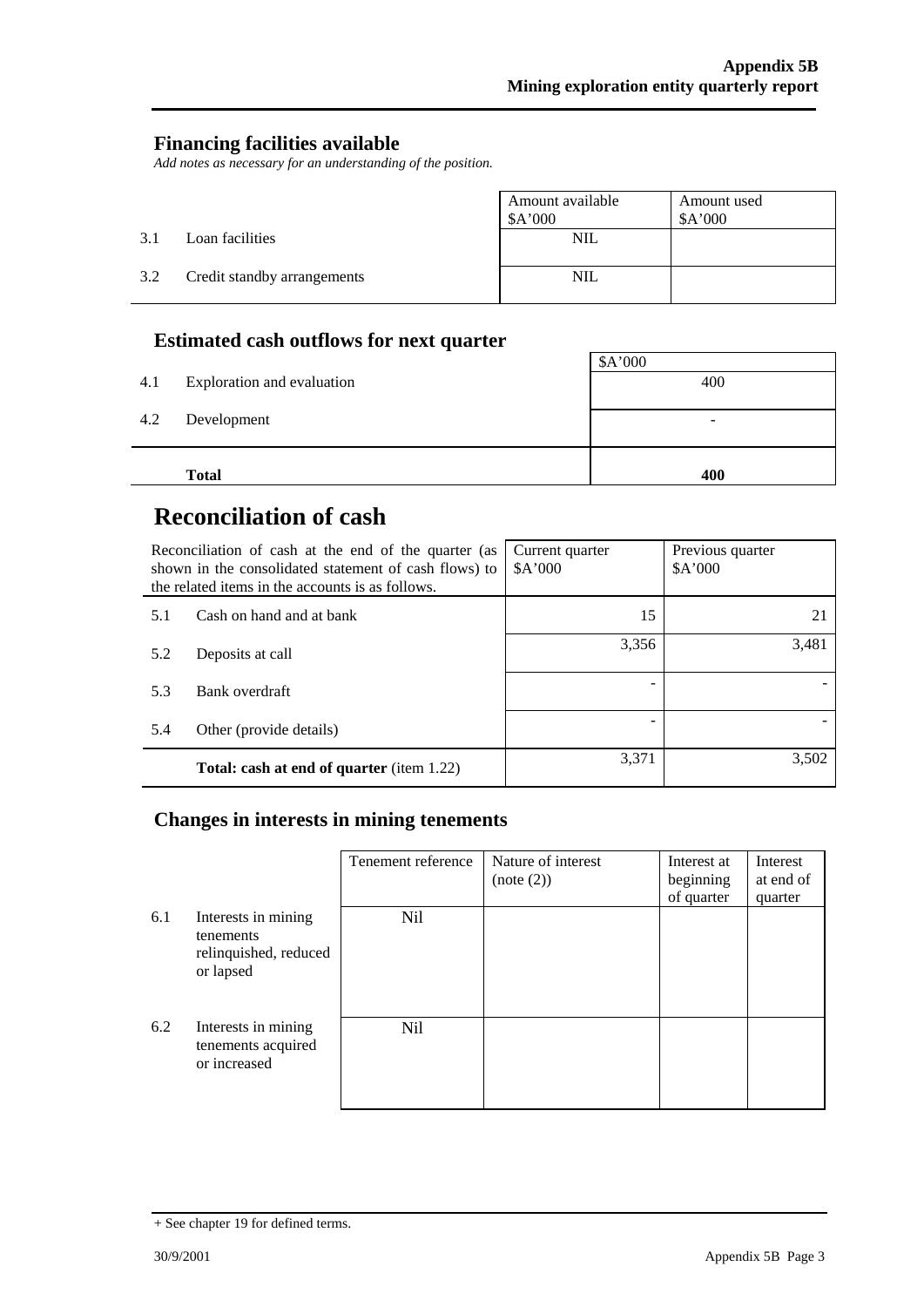#### **Issued and quoted securities at end of current quarter**

*Description includes rate of interest and any redemption or conversion rights together with prices and dates.* 

|         |                                 | Total number             | Number quoted  | Issue price per    | Amount paid up per    |
|---------|---------------------------------|--------------------------|----------------|--------------------|-----------------------|
|         |                                 |                          |                | security (see note | security (see note 3) |
|         |                                 |                          |                | $3)$ (cents)       | (cents)               |
| 7.1     | Preference                      |                          |                |                    |                       |
|         | <sup>+</sup> securities         |                          |                |                    |                       |
|         | (description)                   |                          |                |                    |                       |
| 7.2     | Changes during                  | $\overline{\phantom{a}}$ |                |                    |                       |
|         | quarter                         |                          |                |                    |                       |
|         | (a) Increases                   |                          |                |                    |                       |
|         | through issues                  |                          |                |                    |                       |
|         | (b) Decreases                   |                          |                |                    |                       |
|         | through returns                 |                          |                |                    |                       |
|         | of capital, buy-                |                          |                |                    |                       |
|         | backs,<br>redemptions           |                          |                |                    |                       |
| 7.3     | +Ordinary                       | 41,940,001               |                |                    |                       |
|         | securities                      |                          | 33,615,001     |                    |                       |
|         |                                 |                          |                |                    |                       |
| 7.4     | Changes during                  |                          | $\blacksquare$ |                    |                       |
|         | quarter                         |                          |                |                    |                       |
|         | (a) Increases                   |                          |                |                    |                       |
|         | through issues                  |                          |                |                    |                       |
|         | (b) Decreases                   |                          |                |                    |                       |
|         | through returns                 |                          |                |                    |                       |
|         | of capital, buy-                |                          |                |                    |                       |
|         | backs                           |                          |                |                    |                       |
| 7.5     | +Convertible                    |                          |                |                    |                       |
|         | debt securities                 |                          |                |                    |                       |
|         | (description)                   |                          |                |                    |                       |
| 7.6     | Changes during                  |                          |                |                    |                       |
|         | quarter                         |                          |                |                    |                       |
|         | (a) Increases<br>through issues |                          |                |                    |                       |
|         | (b) Decreases                   |                          |                |                    |                       |
|         | through                         |                          |                |                    |                       |
|         | securities                      |                          |                |                    |                       |
|         | matured,                        |                          |                |                    |                       |
|         | converted                       |                          |                |                    |                       |
| $7.7\,$ | <b>Options</b>                  |                          |                | Exercise price     | Expiry date           |
|         | (description and                |                          |                |                    |                       |
|         | conversion                      | 25,324,065               | 25,324,065     | \$0.20c            | 30 June 2011          |
|         | factor)                         |                          |                |                    |                       |
| 7.8     | Issued during                   |                          |                |                    |                       |
|         | quarter                         |                          |                |                    |                       |
| 7.9     | <b>Exercised</b> during         | $\blacksquare$           |                |                    |                       |
|         | quarter                         |                          |                |                    |                       |
| 7.10    | <b>Expired during</b>           | $\blacksquare$           |                |                    |                       |
|         | quarter                         |                          |                |                    |                       |
| 7.11    | <b>Debentures</b>               | $\overline{a}$           |                |                    |                       |
|         | (totals only)                   |                          |                |                    |                       |
| 7.12    | <b>Unsecured</b>                | $\overline{a}$           |                |                    |                       |
|         | notes (totals<br><i>only</i> )  |                          |                |                    |                       |
|         |                                 |                          |                |                    |                       |

<sup>+</sup> See chapter 19 for defined terms.